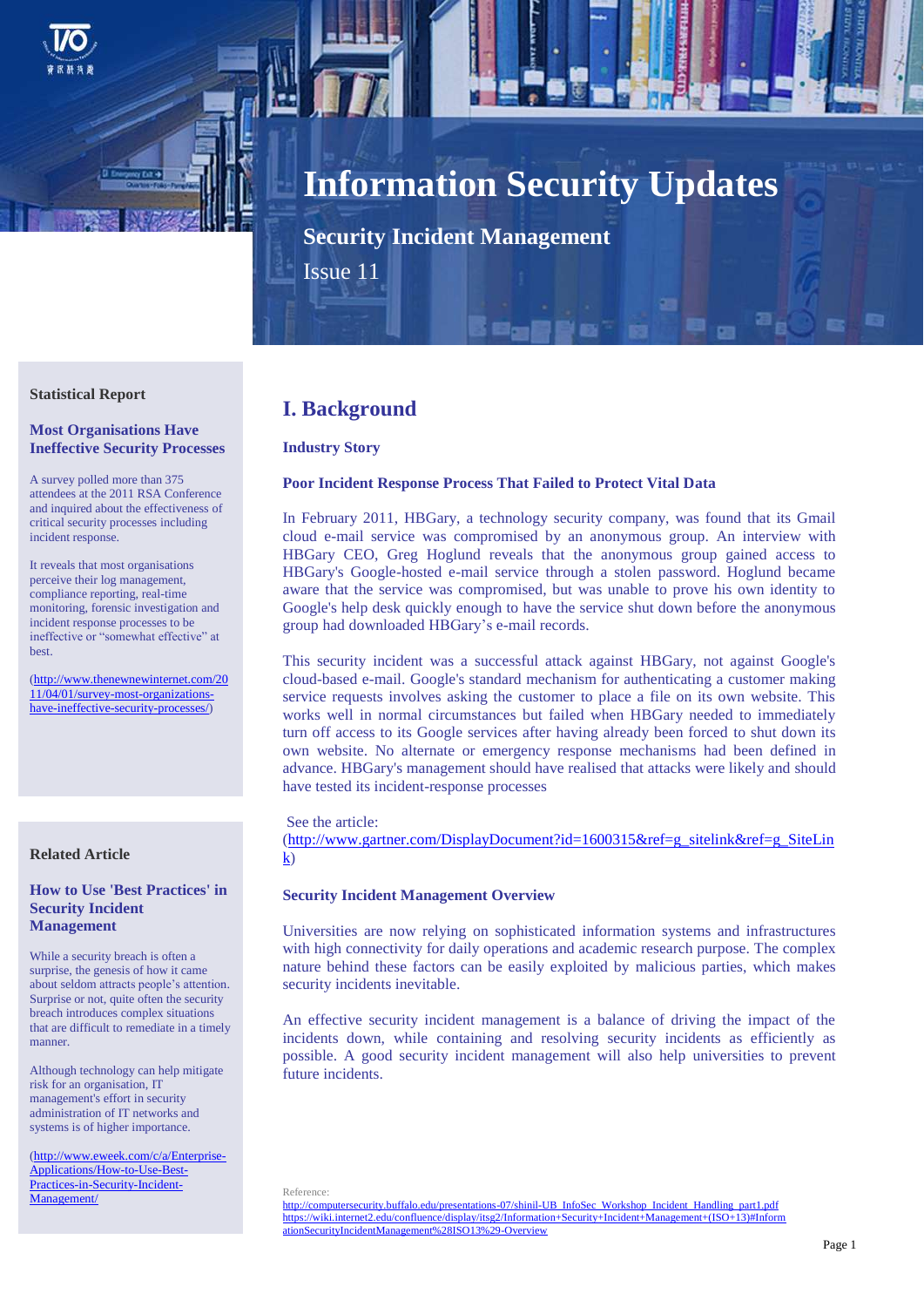

#### **Related Article**

# **Creating a Computer Security Incident Response Team: A Process for Getting Started**

Keeping organisational information assets secure in today's interconnected computing environment is a true challenge with each new "e" product and each new intruder tool. Most organisations realize that there is no one solution or panacea for securing systems and data; instead a multi-layered security strategy is required. One of the layers that many organisations are including in their strategy today is the creation of a Computer Security Incident Response Team, generally called a CSIRT.

[\(http://www.cert.org/csirts/Creating-A-](http://www.cert.org/csirts/Creating-A-CSIRT.html%23intro)[CSIRT.html#intro\)](http://www.cert.org/csirts/Creating-A-CSIRT.html%23intro)

## **Related Article**

#### **Why Create a Security Incident Response Process**

Combating malicious software in your environment is not just a matter of implementing the right technology solutions. Like all things in the IT world, effectively combating malicious software is a solution that combines those three classic, yet critical elements: people, processes, and technology.

This means that if your strategy is based solely on technology, your strategy is missing the equally critical elements of people and processes. In many ways, incident response process is the most important process element in a comprehensive strategy for dealing with malicious software.

[\(http://technet.microsoft.com/en](http://technet.microsoft.com/en-us/library/cc512623.aspx)[us/library/cc512623.aspx\)](http://technet.microsoft.com/en-us/library/cc512623.aspx)

# **II. Management**

#### **Security Incident Response, Reporting and Escalation**

Management should design an effective and efficient mechanism of detecting security incidents by utilising human resources (e.g. information security professional, trained users, universities' IT security staffs) and various technical controls (e.g. intrusion detection software and data leakage prevention tools). In particular, the following areas should be focused on:

- Defined personnel or team (e.g. IT Service Desk) as single contact point for handling any reported security incidents;
- Detailed procedures for identifying and reporting failures, weaknesses, and suspected activities that may indicate the existence of security incidents;
- Regular mechanism to recognise and detect flaws or vulnerabilities with universities' security measures, including IT internal controls, operational procedures and security tools; and
- Defined criteria for escalating security incidents to appropriate level of management.

Online real-time incident reporting and logging systems are highly recommended to facilitate immediate incident response and investigation. Manual incident logs should be used when the incident reporting and logging systems are out of service during total system failures. Management should also consider incorporating automated security incident detection functionality when developing or implementing new information systems.

#### **Impact Assessment**

To maximise the processing efficiency and minimise the incremental resources universities invest in dealing with the security incidents, an assessment should be carried out for each incident to determine the scope and effect over universities. Key factors to be considered for the impact assessment include:

- Whether the security incidents affect single or multiple information systems?
- Will the university suffer from reputation damage, financial loss, service interruption or litigations?
- Are there any inconveniences / distress / loss caused to relevant parties?

Management should establish clear instruction to assign severities for security incidents based on the impact assessment results, which is crucial in determining the next step for universities to handle the incidents.

#### **Security Incident Monitoring**

Due to the various characteristics of security incidents, it may take minutes, hours, days or even weeks to resolve them. Therefore, the status and handling stage of each incident should be closely monitored by universities and tracked throughout the whole process until the incident is closed.

Management should mobilise appropriate resources to eliminate any delay noticed in processing the security incidents and to avoid possible escalation in incident impact levels.

References: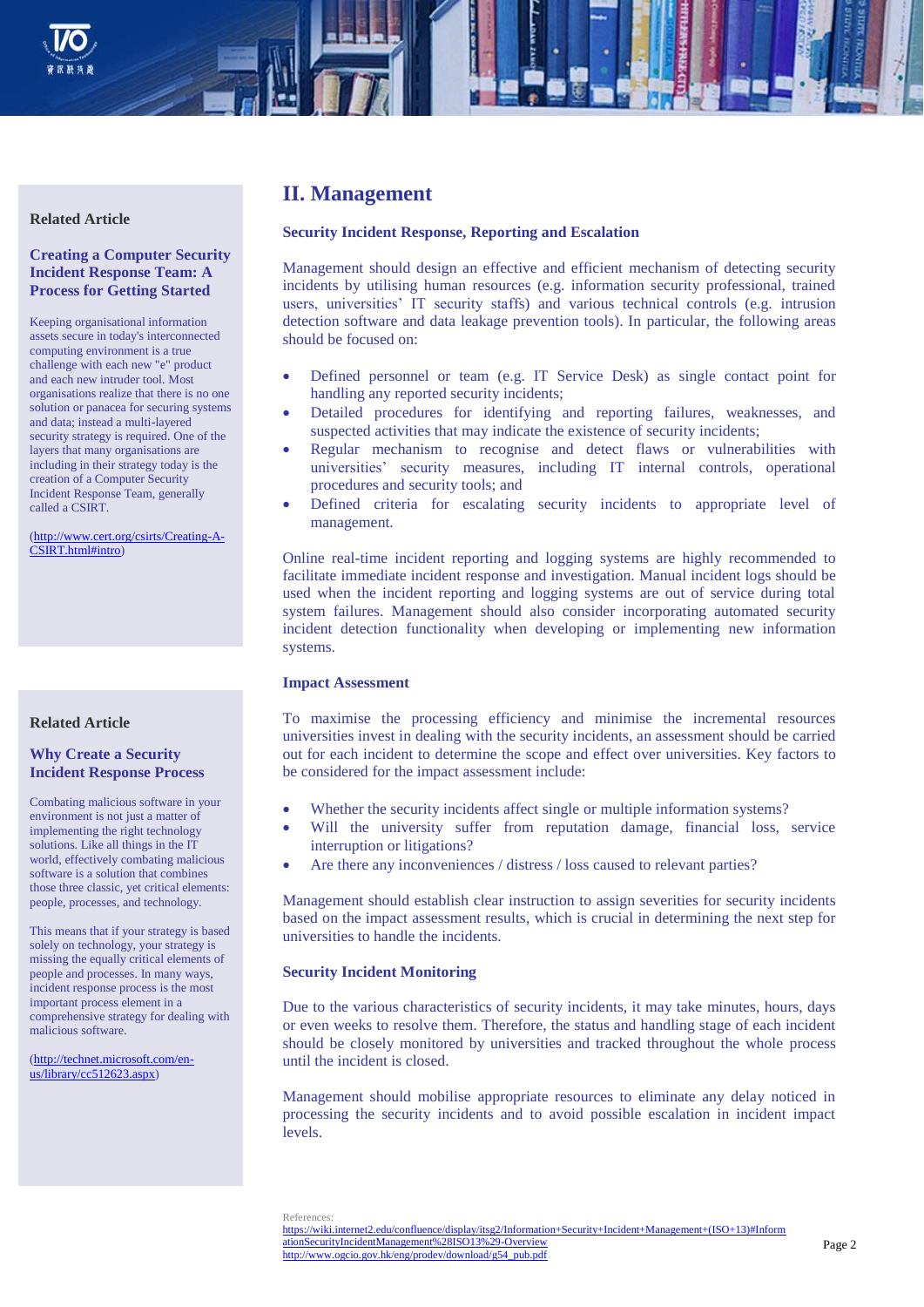



#### **Statistical Report**

#### **Information Security Breaches Survey 2010**

This year's survey results show that the business environment is changing rapidly. Social networks and software as a service have moved Internet use beyond websites and email, creating new vulnerabilities. Criminals are also adapting their techniques and cybercrime is becoming more common.

The cost of security breaches appears to be rising fast. The most dramatic growth is in external attacks which have tripled since 2008.

[\(http://www.infosec.co.uk/files/isbs\\_20](http://www.infosec.co.uk/files/isbs_2010_technical_report_single_pages.pdf) [10\\_technical\\_report\\_single\\_pages.pdf\)](http://www.infosec.co.uk/files/isbs_2010_technical_report_single_pages.pdf)

#### **Related Article**

## **Insider Attacks: Identify the Anomaly**

Few would doubt that insiders – those allowed access to certain IT resources within your organisation – have the potential to wreck considerable damage. That is true whether they are scheming to physically damage IT systems, destroy the data held within them, or steal customer or corporate data to sell to criminals or competitors.

According to Security Watch Survey, 33 percent of respondents view the insider attack to be more expensive than attacks coming from the outside. That is up from 25 percent in the prior year. And, an increasing number, 22 percent, of inside attackers are relying on sophisticated hacker tools, compared to only 9 percent in 2010.

[\(http://www.securityweek.com/insider](http://www.securityweek.com/insider-attacks-identify-anomaly)[attacks-identify-anomaly\)](http://www.securityweek.com/insider-attacks-identify-anomaly)

# **II. Management (Cont'd)**

#### **Evidence Collection and Preservation**

When security incidents are likely to result in legal proceedings, it is important to clearly document how all evidence, including the compromised systems, has been identified and preserved.

Evidence should be collected and preserved according to procedures that meet all applicable laws and regulations so that it is admissible in court. Whenever necessary, advice or instructions sought from legal staff, computer forensic professionals or law enforcement agencies should be sought by management.

#### **Security Incident Resolution and Closure**

Successful resolution of security incidents requires personnel with adequate knowledge and skills. Necessary tools and financial resources should also be made available to the personnel responsible for the incident resolution. Management must provide relevant trainings courses to universities' IT security staffs or engagement information security professionals if required.

Incident reporters and any other affected parties should examine the resolutions to ensure that the security impacts are gone. On the other hand, management should conduct root cause analysis to prevent recurrence of similar incidents in the future.

#### **Post Security Incident Review**

After a security incident is closed, it is critical for management to review the security protections and security incident management process, and to consider whether the process can be improved. This is especially valid for new types of incidents, particularly those having severe or costly impact over universities. The following aspects can be considered during the post security incident review:

- Gaps or difficulties encountered during the incident handling process, in terms of resources, information, internal controls and staff skills
- Damage caused by the incident, including monetary cost and reputation loss
- Experiences learnt that can improve the effectiveness and efficiency of the incident handling process

Based on the post security incident review outcome, management should be able to identify:

- Any vulnerabilities in existing security measures
- Any missing security incident management procedures, communications unclear, or stakeholders that were not appropriately considered
- Any undertrained IT security staff or lack of appropriate tools
- Any update to the impact assessment scheme

The ultimate objective of the review is to determine the improvements that lead to prevention of future incidents and reinforcement of existing information security controls.